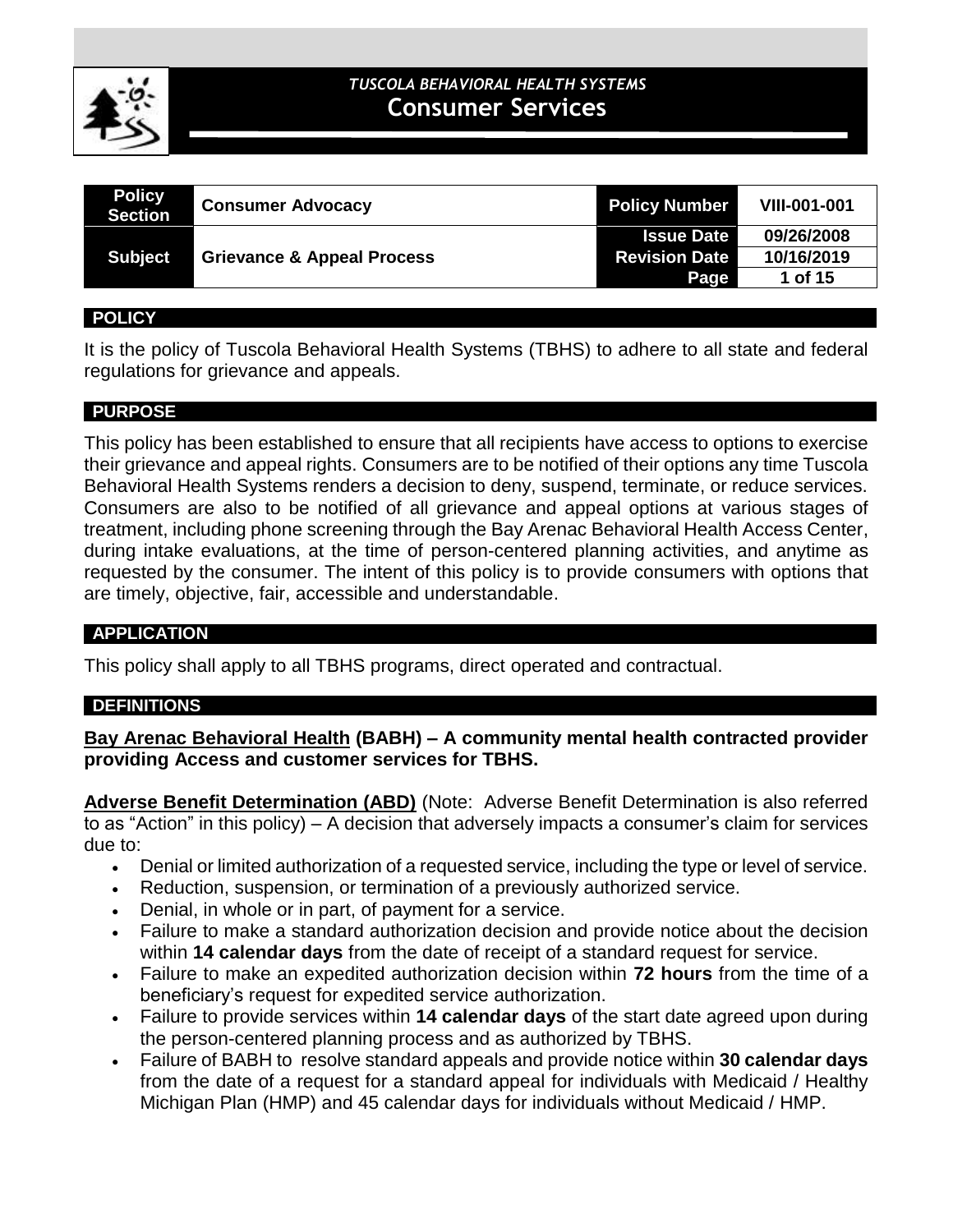| <b>Policy</b><br><b>Section</b> | <b>Consumer Advocacy</b>              | <b>Policy Number</b> | <b>VIII-001-001</b> |
|---------------------------------|---------------------------------------|----------------------|---------------------|
|                                 |                                       | <b>Issue Date</b>    | 09/26/2008          |
| <b>Subject</b>                  | <b>Grievance &amp; Appeal Process</b> | <b>Revision Date</b> | 10/16/2019          |
|                                 |                                       | <b>Page</b>          | 2 of 15             |

- Failure of BABH to resolve expedited appeals and provide notice within **72calendar hours** from the time of a request for an expedited appeal for individuals with Medicaid / HMP and 3 business days for individuals without Medicaid / HMP.
- Failure of BABH to resolve grievances and provide notice within **90 calendar days** of the date of the request for individuals with Medicaid / HMP and 60 calendar days for individuals without Medicaid / HMP.
- For a resident of a rural area with only one MCO, the denial of a consumer's request to exercise his or her right to obtain services outside of the network.
- Denial of a consumer's request to dispute a financial liability, including cost sharing, copayments, premiums, deductibles, coinsurance and other consumer's financial responsibility.

**Adequate Notice of Adverse Benefit Determination** – Written statement advising the consumer of a decision to deny or limit authorization of services requested. Notice is provided to the consumer on the same date the action takes effect

**Advance Notice of Adverse Benefit Determination** – Written statement advising the consumer of a decision to reduce, suspend or terminate services **currently provided. For an individual on Medicaid / HMP, a notice must be** provided/mailed to the individual at least **10 calendar days prior** to the proposed date the action is to take effect. **For an individual NOT on Medicaid, a notice must be** provided/mailed to the individual at least **30 calendar days prior** to the proposed date the action is to take effect.

**Appeal** – A consumer's request for a review of an "action" as defined above.

**Authorization of Services** – The processing of requests for initial and continuing service delivery.

**Beneficiary** – An individual who has been determined eligible for Medicaid/Healthy Michigan Plan and who is receiving or may qualify to receive Medicaid services through TBHS.

**Consumer** – Broad, inclusive reference to an individual requesting or receiving mental health services and/or substance use disorder services delivered and/or managed by TBHS and/or Mid-State Health Network (MSHN) Pre-Paid Inpatient Health Plan (PIHP), including Medicaid beneficiaries, and all other recipients of TBHS/MSHN services.

**Expedited Appeal** – The expeditious review of an action, requested by a consumer or the consumer's provider, when the appropriate party determines that taking the time for a standard resolution could seriously jeopardize the consumer's life or health or ability to attain, maintain, or regain maximum function. If the consumer requests the expedited review, TBHS determines if the request is warranted. If the consumer's provider makes the request, or supports the consumer's request, TBHS must grant the request.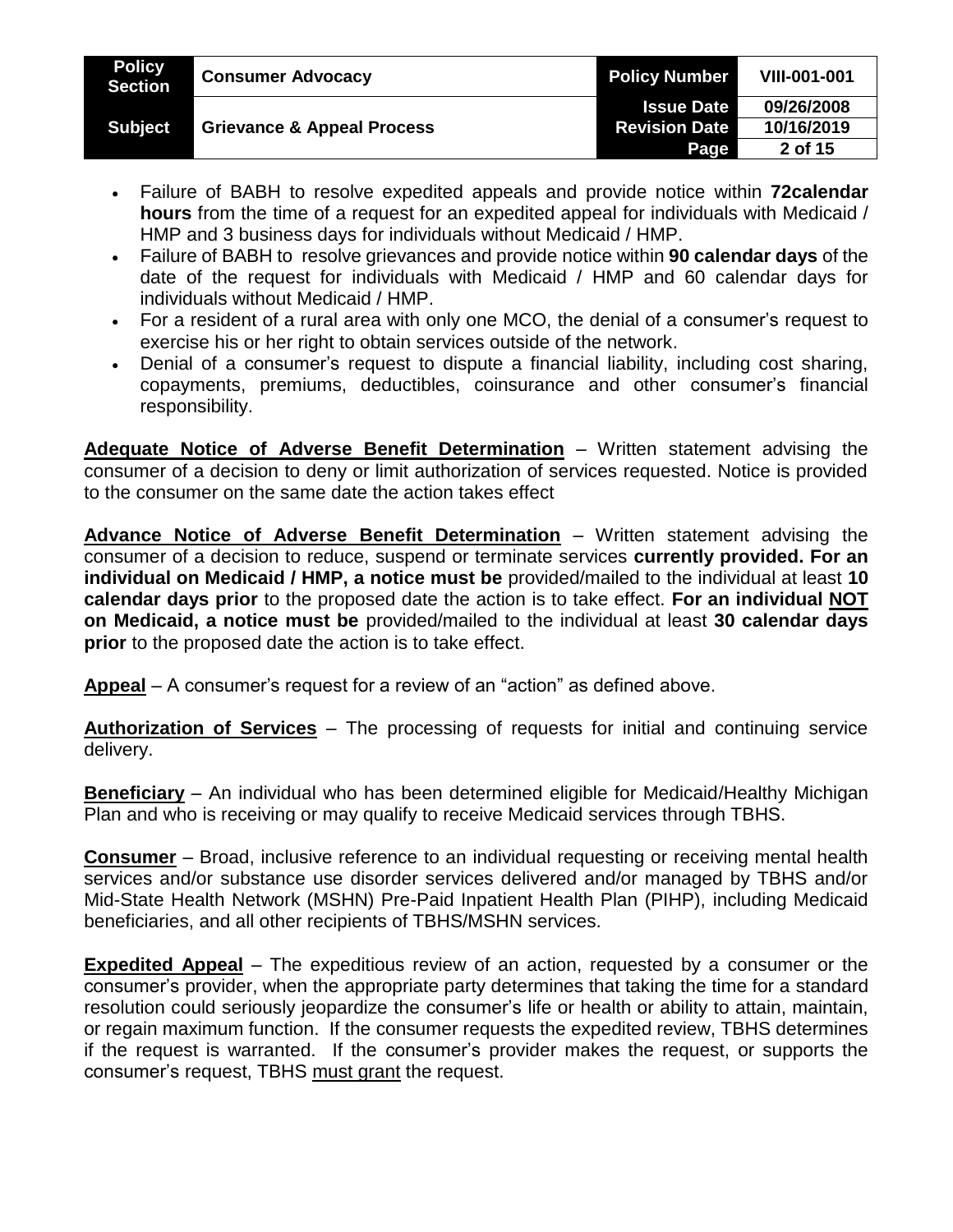| <b>Policy</b><br><b>Section</b> | <b>Consumer Advocacy</b>              | <b>Policy Number</b> | <b>VIII-001-001</b> |
|---------------------------------|---------------------------------------|----------------------|---------------------|
|                                 |                                       | <b>Issue Date</b>    | 09/26/2008          |
| <b>Subject</b>                  | <b>Grievance &amp; Appeal Process</b> | <b>Revision Date</b> | 10/16/2019          |
|                                 |                                       | Page                 | 3 of 15             |

**Medicaid Fair Hearing** – An impartial state level review of a Medicaid /HMP beneficiary's appeal of an action presided over by a MDHHS

Michigan Office of Administrative Hearings and Rules

(MOAHR) Judge (also referred to as "Administrative Hearing" in this policy).

**Grievance** – A consumer's expression of dissatisfaction about TBHS service issues, **other than an action**. Possible subjects for grievances include, but are not limited to, quality of care or services provided, aspects of interpersonal relationship between a service provider and the consumer, failure to respect the individual's rights regardless of whether remedial action is requested, or an individuals' dispute regarding an extension of time proposed by TBHS to make a service authorized decision.

**Grievance Process** – Impartial local level review of a consumer's grievance presided over by individuals who were not involved in the previous level review or decision-making and who are healthcare professionals with appropriate clinical expertise in treating the consumer's condition or disease when the grievance involves clinical issues or involved the denial of an expedited resolution of an appeal.

**Healthy Michigan Plan (HMP)** – A special Michigan Medicaid program that provides healthcare benefits (including some mental health and substance use disorder benefits) to adults who are 19-64 years of age; have income at or below 133% of the federal poverty level under the Modified Adjusted Gross Income methodology; do not qualify for standard Medicaid; are not pregnant at the time of application; and are residents of the State of Michigan.

**Legal Representative –** An individual who has legal authority to act on a consumer's behalf (i.e. guardian, parent of a minor child and/or durable power of attorney).

**Local Appeal Process** – Impartial local level TBHS review of a consumer's appeal presided over by individuals who were not involved in the previous level review or decision-making and who are healthcare professionals with appropriate clinical expertise in treating the consumer's condition or disease when the appeal is of a denial based on lack of medical necessity or involved other clinical issues.

**Medicaid Services** – Services provided to a beneficiary under the authority of the Medicaid State Plan, Habilitation Services and Support Waiver, and/or Section 1915(b)(3) of the Social Security Act.

**Notice of Resolution** – Written statement by TBHS of the resolution for each local appeal and/or grievance, provided to the consumer.

**Recipient Rights Complaint** – Written or verbal statement by a consumer, or anyone acting on behalf of the consumer, alleging a violation of a Michigan Mental Health Code protected right cited in Chapter 7, which is resolved through the processes established in Chapter 7A. The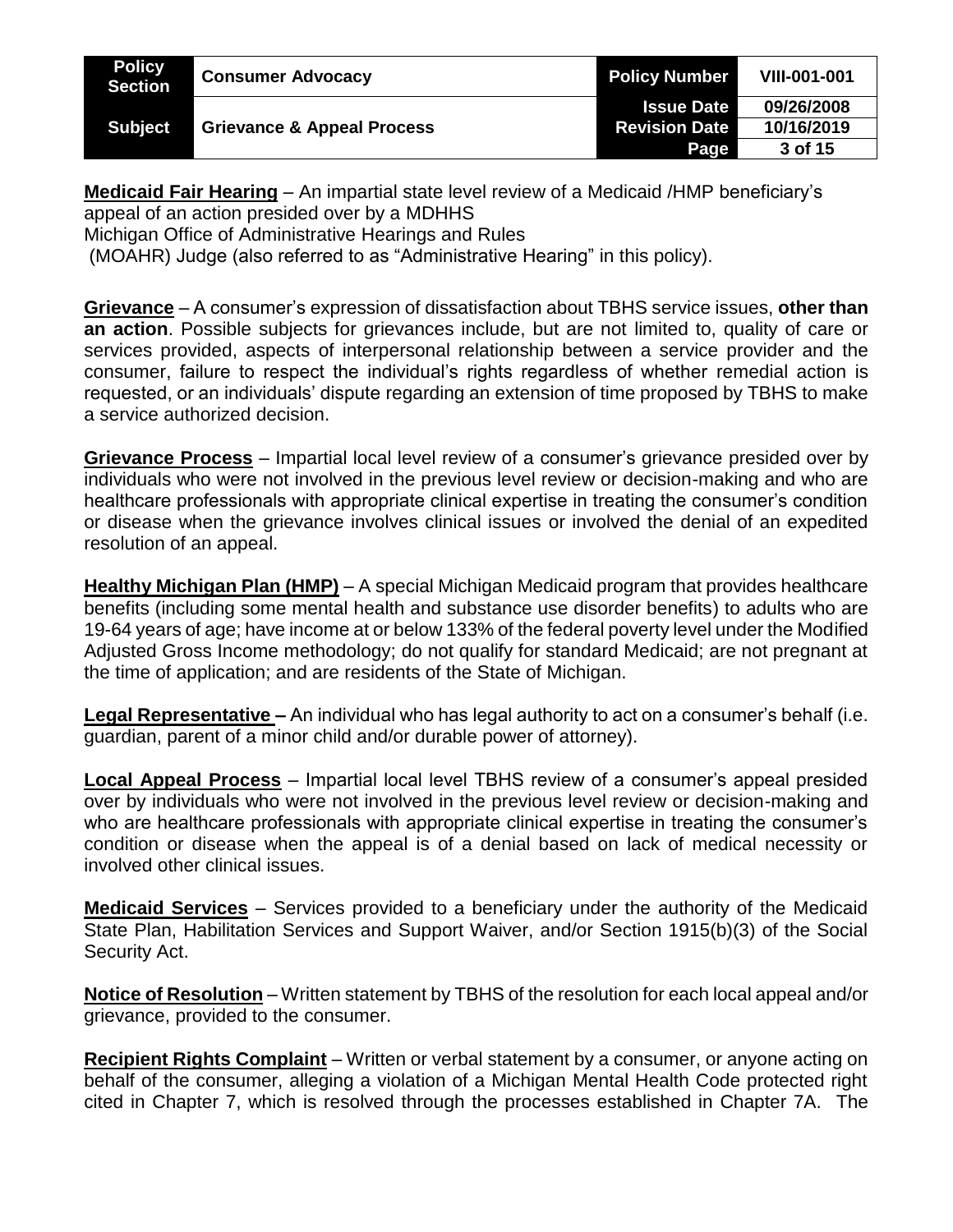| <b>Policy</b><br><b>Section</b> | <b>Consumer Advocacy</b>              | <b>Policy Number</b> | <b>VIII-001-001</b> |
|---------------------------------|---------------------------------------|----------------------|---------------------|
|                                 |                                       | <b>Issue Date</b>    | 09/26/2008          |
| <b>Subject</b>                  | <b>Grievance &amp; Appeal Process</b> | <b>Revision Date</b> | 10/16/2019          |
|                                 |                                       | Page                 | 4 of 15             |

recipient rights for individuals with substance use disorders is protected by the MDHHS substance abuse program licensing rules R325.14301-325.14306.

Service Authorization: The process of identifying, defining, and specifying the amount, duration, and scope of service.

**Second Opinion** – Whenever initial access to Tuscola Behavioral Health Systems' services or supports or inpatient hospitalization are denied, the consumer, his/her guardian, or in the case of a minor, his/her parent must be informed of their right to a second opinion consistent with Sec. 705 of the Michigan Mental Health Code. The second opinion for inpatient hospitalization denials must be performed within 3 calendar days excluding Sundays and holidays, at no cost to the consumer

### **STANDARDS**

#### **Medicaid and Healthy Michigan Plan Beneficiaries**

All Medicaid and HMP beneficiaries have the right to request an Appeal followed by a Medicaid Fair Hearing anytime TBHS or BABH proposes a denial, suspension, termination, or reduction in services or takes other actions as defined in the Mid-State Health Network (MSHN) Customer Rights and Protection Technical Requirements.

BABH manages all Local Appeals for Medicaid and HMP consumers requesting and/or receiving services. If such a request for Appeal has been made, the beneficiary shall have the option of requesting an Expedited Appeal. Beneficiaries shall be informed of the availability of this process. If an expedited appeal is denied, BABH Customer Services Department shall transfer the appeal to the standard resolution timeframe and provide reasonable efforts to provide prompt oral notice of the denial. A follow-up written notice of this decision shall be provided to the beneficiary within two (2) calendar days.

#### **Non-Medicaid Consumers**

All non-Medicaid consumers have the right to request an Appeal followed by Alternative Dispute Resolution any time TBHS or BABH proposes a denial, suspension, termination, or reduction in services. BABH manages all local appeals for Non-Medicaid consumers requesting and/or receiving services. If such a request for Appeal has been made, the beneficiary shall have the option of requesting an Expedited Appeal. Consumers shall be informed of the availability of this process.

#### **All Consumers/Applicants**

All consumers and applicants have the right to request and/or file a Local Grievance, Second Opinion, and/or a Recipient Rights Complaint. TBHS and BABH cannot interfere with communication between consumers and his/her CMHSP service provider(s). Further, consumers, as well as providers acting on behalf of consumers in the grievance system process, should be free from discrimination or retaliation.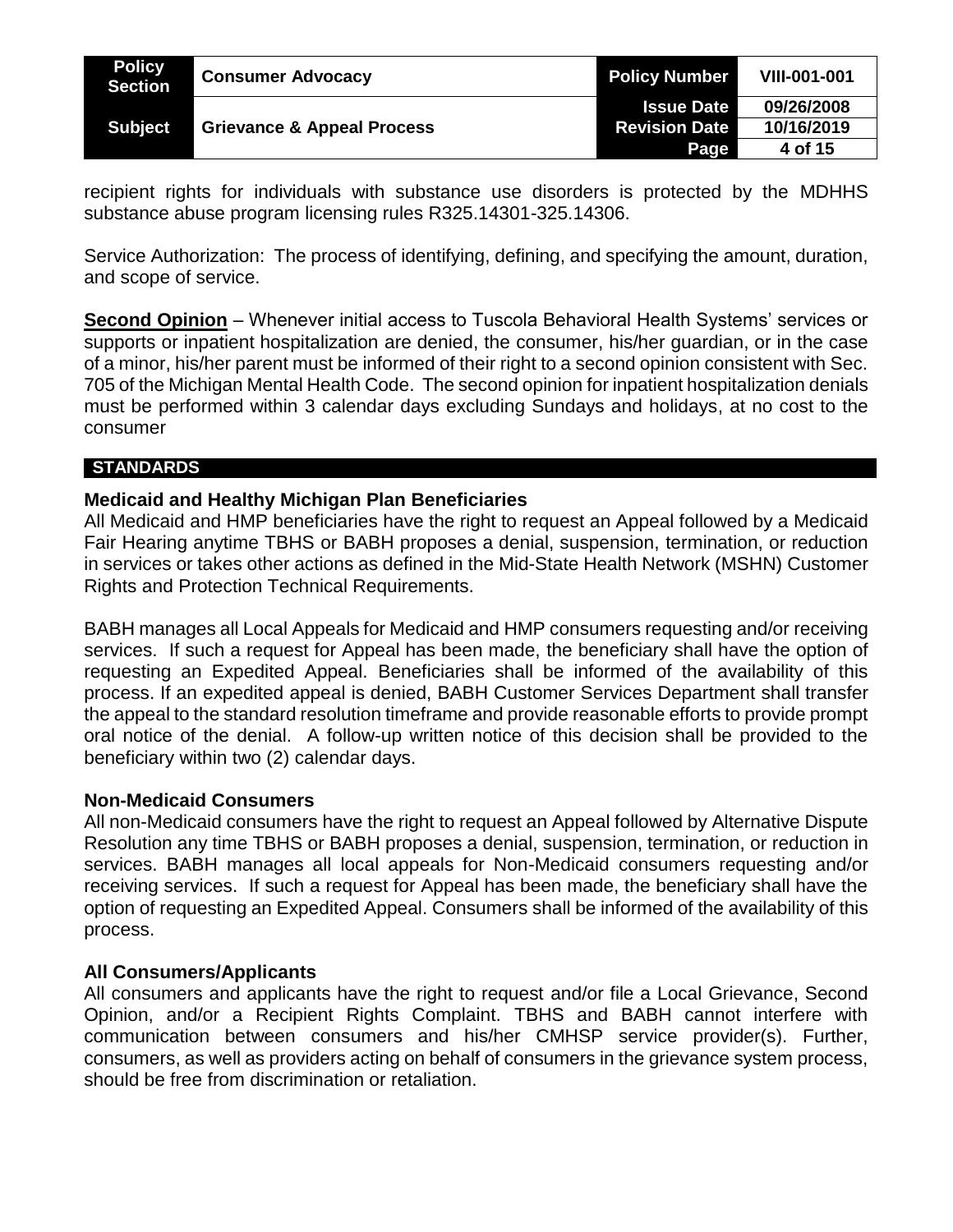| <b>Policy</b><br><b>Section</b> | <b>Consumer Advocacy</b>              | <b>Policy Number</b> | <b>VIII-001-001</b> |
|---------------------------------|---------------------------------------|----------------------|---------------------|
|                                 |                                       | <b>Issue Date</b>    | 09/26/2008          |
| <b>Subject</b>                  | <b>Grievance &amp; Appeal Process</b> | <b>Revision Date</b> | 10/16/2019          |
|                                 |                                       | Page                 | 5 of 15             |

#### **PROCEDURES**

# **APPEAL (All Consumers)**

Consumers may file an Appeal verbally or in writing within 60 calendar days from the date of the Notice of ABD by BABH, TBHS or a contracted provider if they have Medicaid / HMP and 30 calendar days if they do not have Medicaid / HMP. Upon receipt of a request for a *standard* appeal, BABH Customer Service Department shall complete the standard local appeal process, including the written Local Appeal Resolution Letter, within 30 calendar days of the request for an appeal if they have Medicaid / HMP and 45 calendar days if they do not have Medicaid / HMP. Upon receipt of a request for an *expedited* appeal, BABH Customer Service Department shall complete the expedited local appeal process, including the written Local Appeal Resolution Letter, within 72 hours if they have Medicaid / HMP or 3 business days if they do not have Medicaid / HMP. For individuals with Medicaid / HMP, BABH Customer Service Department may extend the notice of resolution timeframe for those with Medicaid / HMP by up to 14 calendar days if the consumer requests the extension or if BABH Customer Service shows to the satisfaction of the state that there is a need for additional information and how the delay is in the consumer's best interest.

BABH shall review appeal information in conjunction with TBHS administrative staff and shall render a decision regarding the appeal. The determination will be provided in writing to the consumer and/or the consumer's legal representative and to pertinent providers as applicable. The BABH Customer Services Department shall provide the consumer with additional grievance and appeal options as well as information regarding appropriate avenues to exercise those options.

Local appeals shall be processed as follows:

- The consumer shall be notified of his/her grievance and appeal rights at screening, at intake, at least annually at the time of their PCP, and upon receiving advance or adequate notice of an adverse action.
- The consumer will be given reasonable assistance in completing forms and in taking other procedural steps.
- The consumer will be provided:
	- a. Reasonable opportunity to present evidence and allegations of fact or law in person or in writing.

Opportunity, before and during the appeal process, to examine consumer case bids.

 The consumer shall make a verbal or written request for an Appeal to BABH Customer Services Department. If an appeal is requested verbally, attempts will be made to obtain a written appeal request from the consumer / guardian.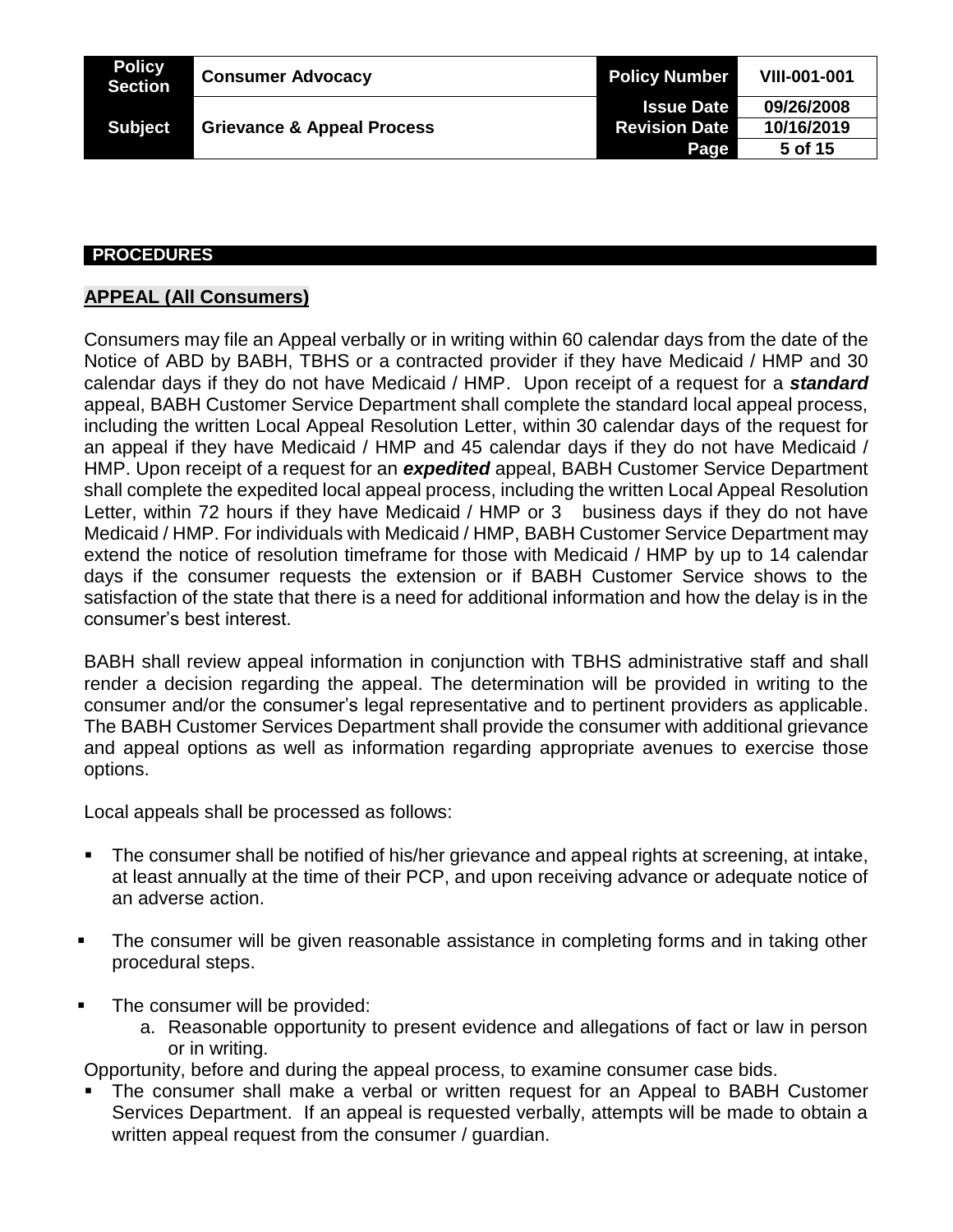| <b>Policy</b><br>Section | <b>Consumer Advocacy</b>              | <b>Policy Number</b> | <b>VIII-001-001</b> |
|--------------------------|---------------------------------------|----------------------|---------------------|
|                          |                                       | <b>Issue Date</b>    | 09/26/2008          |
| <b>Subject</b>           | <b>Grievance &amp; Appeal Process</b> | <b>Revision Date</b> | 10/16/2019          |
|                          |                                       | Page                 | 6 of 15             |

- BABH Customer Services Department shall send a letter to the consumer acknowledging receipt of the Local Appeal, copying TBHS administrative staff, within 5 business days of receiving the request for a standard appeal. For expedited appeals, the acknowledgement and resolution letters will be sent no later than 72 hours for Medicaid/HMP after receipt of such request and 3 business days for Non-Medicaid after receipt of such request.
- BABH Customer Services Department shall log the appeal for reporting to the PIHP and QA/Compliance Program.
- BABH Customer Services Department shall consult with the TBHS Chief Operating Officer and other relevant staff to address the appeal, none of whom shall have been involved in the initial determination.
- BABH Customer Services Department shall ensure that the individual(s) involved in making decisions regarding the appeal are not involved in the decision leading to the adverse action and are health care professionals with appropriate clinical expertise in treating the consumer's condition or disease if the appeal:
	- o Involves clinical issues, or
	- o Involves the denial of an expedited resolution of an appeal
- For Medicaid / HMP appeals, BABH Customer Services Department may extend the resolution timeframe by up to 14 calendar days if the consumer requests an extension, or if BABH Customer Services shows to the satisfaction of the state that there is a need for additional information and how the delay is in the consumer's best interests. In this situation, BABH Customer Service must make reasonable efforts to give the consumer prompt oral notice of a delay and give the consumer a written notice of the reason for the decision to extend the timeframe within 2-calendar days. This letter should inform the consumer that he/she is able to request a grievance if he/she disagrees with the extension.
- BABH Customer Services Department shall provide the consumer a written **notice of resolution** not to exceed **30 calendar days** from the day of receipt of the appeal request for those with Medicaid / HMP and 45 calendar days for those that do not have Medicaid/HMP…. unless it is an expedited appeal, or an extension has been requested. In an expedited appeal, written notice of resolution is not to exceed 72 calendar hours for those with Medicaid/HMP or 3 business days for those without Medicaid/HMP. The content of the notice of resolution shall include:
	- o The results of the appeal process
	- o The date the appeal process was concluded
	- o The consumer has the right to request a Medicaid Fair Hearing (Medicaid and HMP beneficiary) within 120 calendar days of the appeal resolution letter or Michigan Alternative Dispute Resolution (Non-Medicaid) within 10 calendar days of the appeal resolution letter. If the request for hearing is within 10 calendar days of appeal resolution letter, the consumer may receive benefits while the hearing is pending but may be liable for cost of these services if the hearing upholds TBHS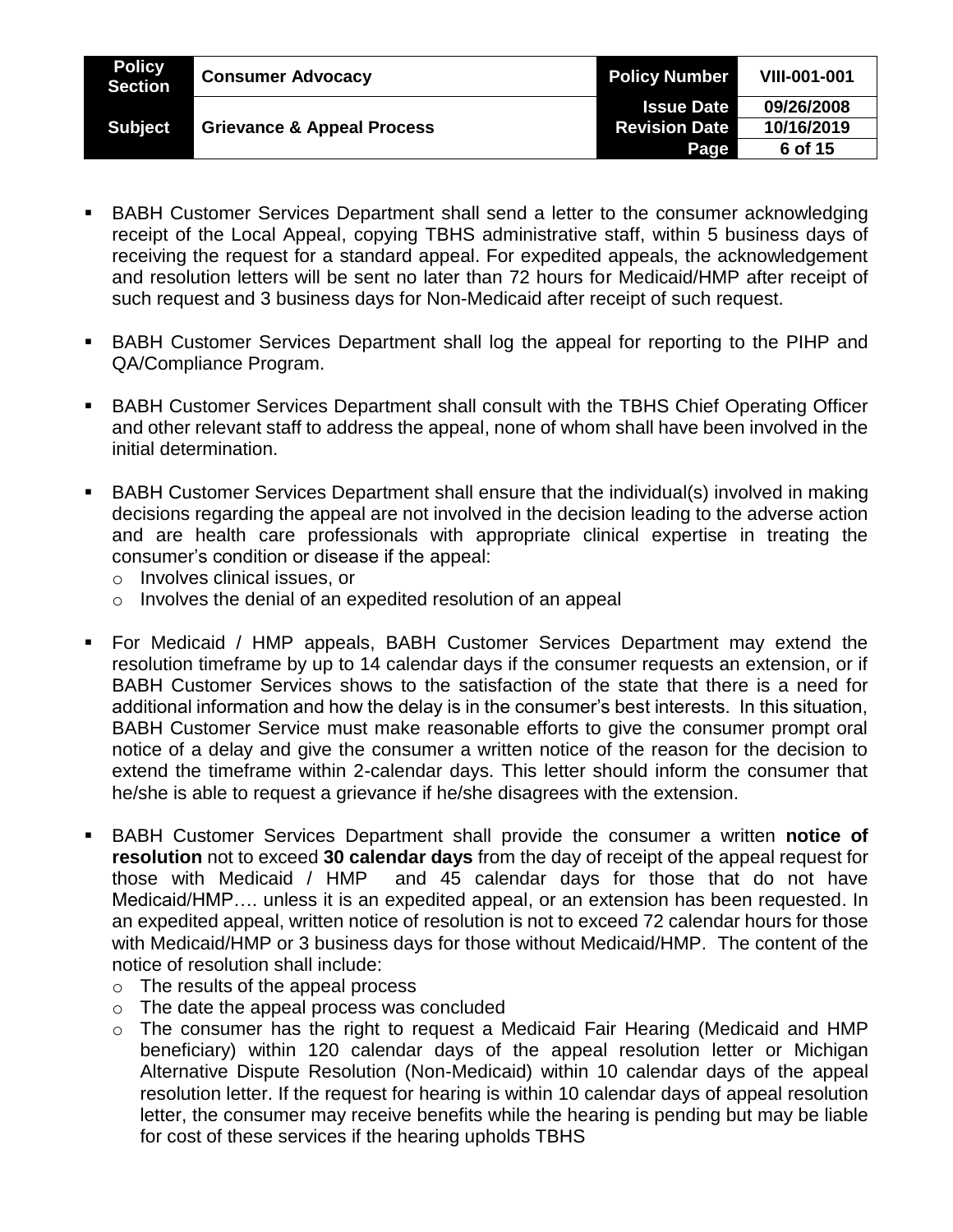| <b>Policy</b><br>Section | <b>Consumer Advocacy</b>              | <b>Policy Number</b> | <b>VIII-001-001</b> |
|--------------------------|---------------------------------------|----------------------|---------------------|
|                          |                                       | <b>Issue Date</b>    | 09/26/2008          |
| <b>Subject</b>           | <b>Grievance &amp; Appeal Process</b> | <b>Revision Date</b> | 10/16/2019          |
|                          |                                       | Page                 | 7 of 15             |

o How to access the respective state appeal process

# **SECOND OPINION (All Consumers)**

If an initial applicant for public mental health services is denied such services, the applicant or his/her legal representative, must be informed in writing of the right to request a second opinion of the TBHS Chief Executive Officer (CEO). The request shall be processed in compliance with Section 705 of the Michigan Mental Health Code and must be resolved within **five (5) business days**.

The applicant or his/her legal representative, may not file a recipient rights complaint, as he/she does not have standing as a recipient of mental health services. However, the applicant and/or his/her legal representative may file a rights complaint if the request for second opinion is denied.

If an established consumer or new consumer is denied eligibility for inpatient psychiatric hospitalization, he/she or his/her legal representative may request a second opinion in writing of the TBHS CEO. Such a second opinion review will be completed within **three (3) business days**, not including Sundays and holidays.

### **MEDICAID FAIR HEARING (Medicaid and HMP Beneficiaries)**

Medicaid Fair Hearing requests will be processed in accordance with MDHHS MOAHR Policies. All Medicaid Fair Hearing requests must be submitted in writing to the MDHHS MOAHR and must be signed by the Medicaid or HMP beneficiary and/or the beneficiary's representative within 120 calendar days of receiving the appeal resolution letter.

Expedited hearings can be requested by an individual if it is felt the adverse action is an immediate threat to his/her health and safety.

Upon notification that a hearing request has been submitted, the BABH Customer Services Department and/or TBHS staff shall notify the TBHS Chief Operating Officer (COO) who also serves as the designated hearing representative for TBHS. The COO shall work collaboratively with appropriate staff to prepare the Hearing Summary and shall forward the completed summary to the Administrative Tribunal.

If BABH is responsible for the decision to deny, suspend, terminate or reduce services, the BABH Customer Services Department shall serve as the designated Hearing Representative and shall prepare and submit required documentation.

The hearing shall commence and an Administrative Law Judge (ALJ) shall render a decision and order. The decision and order are final, and all orders are to be implemented. The BABH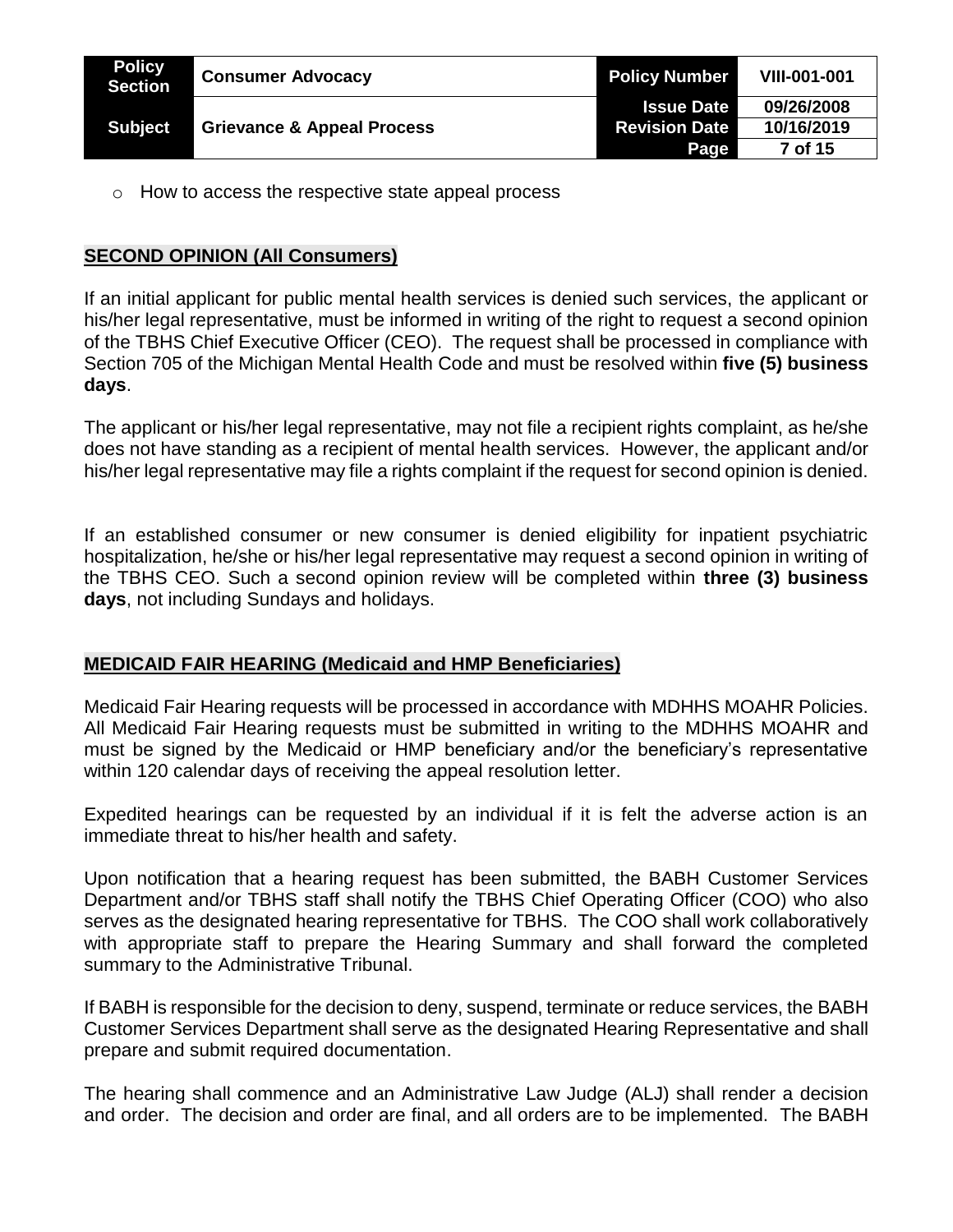| <b>Policy</b><br><b>Section</b> | <b>Consumer Advocacy</b>              | <b>Policy Number</b> | <b>VIII-001-001</b> |
|---------------------------------|---------------------------------------|----------------------|---------------------|
|                                 |                                       | <b>Issue Date</b>    | 09/26/2008          |
| <b>Subject</b>                  | <b>Grievance &amp; Appeal Process</b> | <b>Revision Date</b> | 10/16/2019          |
|                                 |                                       | Page                 | 8 of 15             |

Customer Services Department and TBHS administrative staff will monitor the implementation of all decisions and orders.

Requests for Hearing shall be processed as follows:

- The beneficiary or beneficiary's representative shall be notified of his/her grievance and appeal rights upon receiving advance or adequate notice of an adverse action.
- A beneficiary must exhaust the local appeal process before requesting a hearing.
- TBHS cannot limit or interfere with consumer's freedom to file a Medicaid Fair Hearing.
- The beneficiary or beneficiary's representative shall make a written request to MOAHR. Requests for Medicaid Fair Hearing are to be submitted to:

Michigan Office of Administrative Hearings and Rules

Michigan Department of Health and Human Services PO Box 30763

#### Lansing, MI 48909

- MOAHR shall fax and/or mail a copy of the Request for Administrative Hearing to TBHS and/or BABH.
- **The BABH Hearing Representative or TBHS Hearing Representative (depending on which** entity issues the Notice of ABD) shall contact the beneficiary regarding the Request for Hearing to obtain additional information as necessary. The BABH Hearing Representative or TBHS Hearing Representative shall discuss the request with appropriate staff and if the request for hearing can be resolved, the beneficiary shall be given the opportunity to file a withdrawal of the request for hearing.
- In the event that the request cannot be resolved, the TBHS and/or BABH Hearing Representative shall gather all relevant information and shall prepare the hearing summary. The hearing summary and any corresponding exhibit materials shall be forwarded to MOAHR within the designated timeframe. A copy of the hearing summary shall also be provided to the beneficiary and/or the beneficiary's representative at least 7 calendar days prior to the hearing.
- The hearing shall be presided over by an Administrative Law Judge who shall render a final decision and order. A copy of the decision and order shall be sent to the beneficiary and to the TBHS and/or BABH Hearing representatives.
- The TBHS and/or BABH Hearing representatives shall provide a copy of the decision and order to the TBHS Chief Executive Officer and the TBHS Chief Operating Officer.
- The orders rendered by the Administrative Law Judge shall be implemented.

# **MICHIGAN ALTERNATIVE DISPUTE RESOLUTION (Non-Medicaid Only)**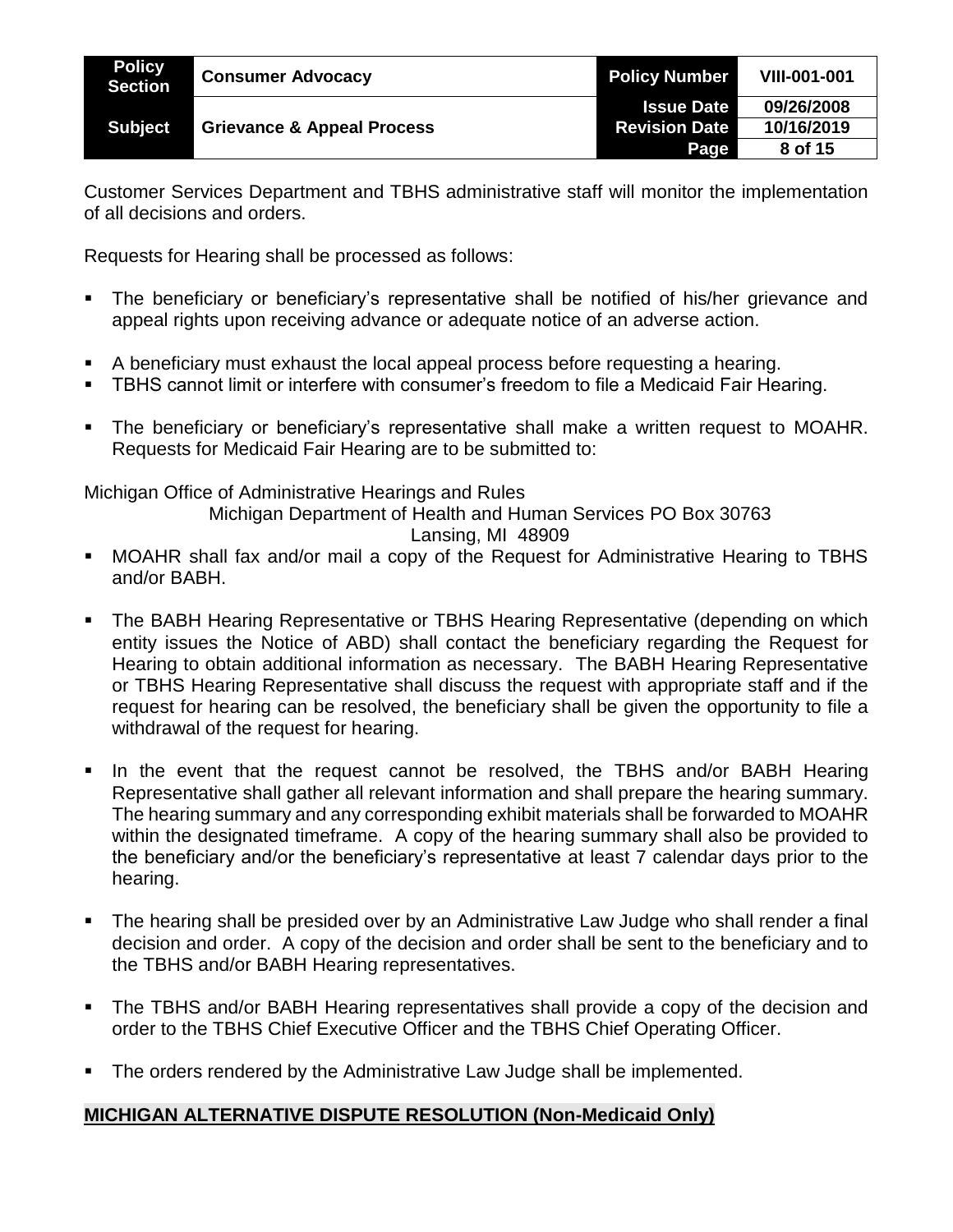| <b>Policy</b><br><b>Section</b> | <b>Consumer Advocacy</b>              | <b>Policy Number</b> | <b>VIII-001-001</b> |
|---------------------------------|---------------------------------------|----------------------|---------------------|
|                                 |                                       | <b>Issue Date</b>    | 09/26/2008          |
| <b>Subject</b>                  | <b>Grievance &amp; Appeal Process</b> | <b>Revision Date</b> | 10/16/2019          |
|                                 |                                       | Page                 | 9 of 15             |

A Michigan Alternative Dispute Resolution will be processed in accordance with the MDHHS-CMHSP Contract. Individuals will be informed of the ability to access this process during screening, intake, at least annually in their PCP, with ABD notice provision, and with local appeal resolutions. Only after exhausting the local TBHS appeal process, can an individual request a Michigan Alternative Dispute Resolution of MDHHS if he/she does not agree with the resolution of the local appeal. The individual must place such a request in writing to MDHHS within 10 calendar days from the written Notice of Local Appeal Resolution. MDHHS will review all requests within 2 business days of receipt If MDHHS representative believes that the denial, suspension, reduction or termination will pose an immediate and adverse impact on the consumer's health and safety, the issue will be referred within 1 business day to the Community Services Division within Mental Health and Substance Abuse Services for contractual action consistent with Section 8.0 of the MDHHS/CMHSP Contract. In all other cases, MDHHS representative shall attempt to resolve the issue within 15 business days.

# **GRIEVANCE (All Consumers)**

Consumers, guardians, and/or legal representatives may file a grievance verbally or in writing with the BABH Customer Services Department. The BABH Customer Services Department shall address the grievance within 90 calendar days of receipt of the grievance for those with Medicaid / HMP and 60 calendar days for those without Medicaid/ HMP and shall issue a written notice of resolution. BABH Customer Service can extend the grievance resolution and notice timeframe by up to 14 calendar days for individuals with Medicaid/HMP. If the consumer is not notified of resolution of the grievance within 90 calendar days(or an additional 14 calendar days if an extension occurred), the consumer shall be informed of his/her right to request a Medicaid Fair Hearing (Medicaid and HMP beneficiaries only) to dispute the delay in resolution.

The BABH Customer Services Department shall attempt to resolve all grievances at the level closest to the dispute. The complainant will be provided a written summary of actions taken in the attempt to resolve the grievance, appeal options and information regarding appropriate avenues to exercise these options. The BABH Customer Services Department will coordinate resolution of grievances with the TBHS Chief Operating Officer.

Grievances shall be processed as follows:

- The consumer or his/her legal representative shall be notified of grievance rights at the commencement of services, at the time of person-centered planning activities and upon request.
- The consumer shall file a verbal or written grievance with the BABH Customer Services Department.
- The consumer shall not have access to the Medicaid Fair Hearing process **unless**, the BABH Customer Services Department fails to respond to the grievance **within 90 calendar days unless an extension occurred (only for Medicaid and HMP beneficiaries)**.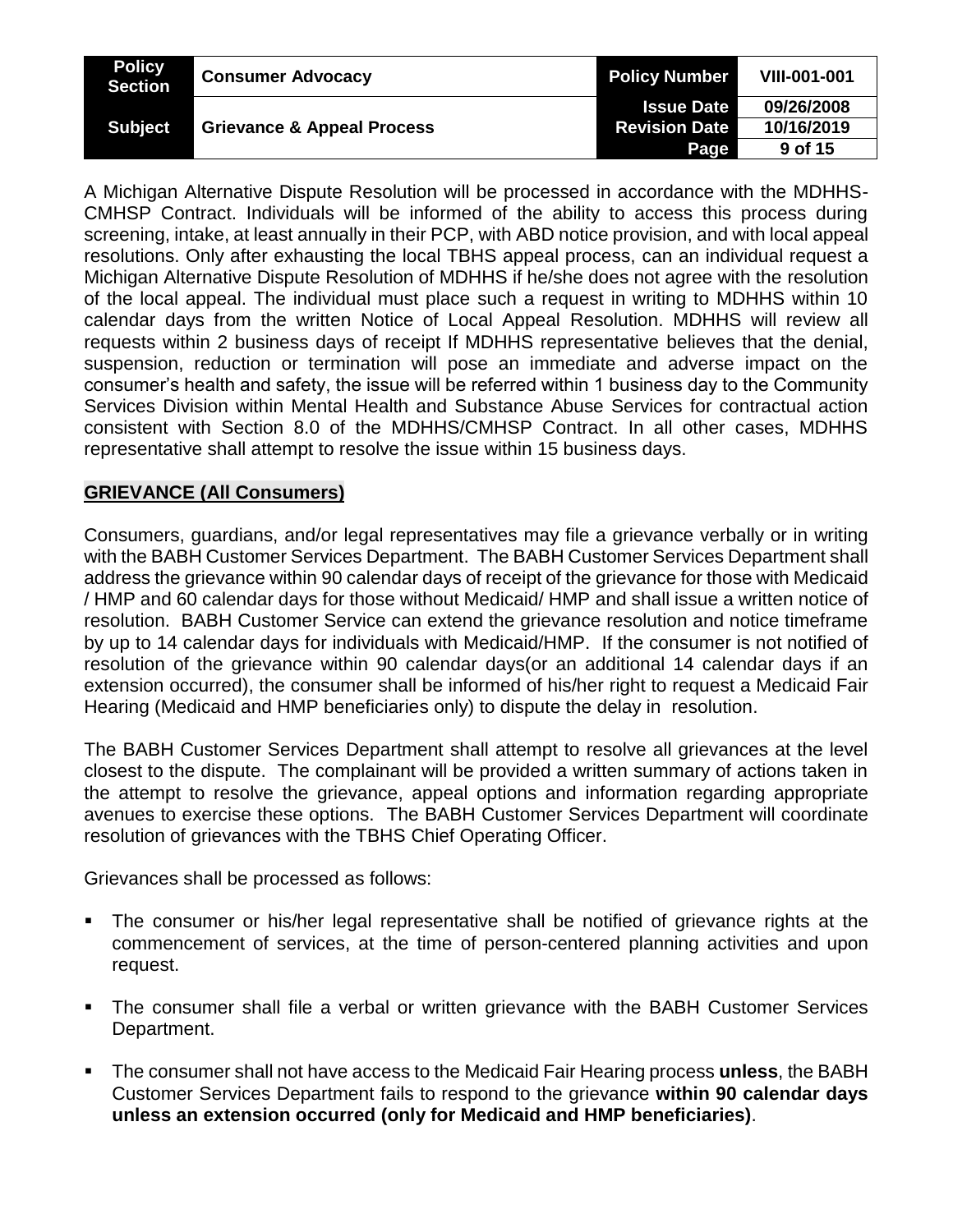| <b>Policy</b><br><b>Section</b> | <b>Consumer Advocacy</b>              | <b>Policy Number</b> | <b>VIII-001-001</b> |
|---------------------------------|---------------------------------------|----------------------|---------------------|
|                                 |                                       | <b>Issue Date</b>    | 09/26/2008          |
| <b>Subject</b>                  | <b>Grievance &amp; Appeal Process</b> | <b>Revision Date</b> | 10/16/2019          |
|                                 |                                       | Page                 | 10 of 15            |

- TBHS and the BABH Customer Services Department shall provide the consumer reasonable assistance to complete forms and to take other procedural steps. This includes but is not limited to providing interpreter services and toll-free numbers that have adequate TTY/TTD and interpreter capability.
- **BABH Customer Services Department shall send a letter to the consumer acknowledging** receipt of the grievance, copying TBHS administrative staff, within 5 business days of receiving the grievance request.
- BABH Customer Services Department shall log the grievance for reporting to the MSHN and TBHS/QA/Compliance Program.
- BABH Customer Services Department shall consult with the TBHS Chief Operating Officer and other relevant staff to address the grievance.
- BABH Customer Services Department ensures that the individual(s) who make the decisions on the grievance were not involved in the initial issue leading to the grievance request and are health care professionals with appropriate clinical expertise in treating the consumer's condition or disease if the grievance involves clinical issues.
- For Medicaid / HMP grievances, BABH Customer Services Department may extend the resolution timeframe by up to 14 calendar days if the consumer requests an extension, or if TBHS shows to the satisfaction of the state that there is a need for additional information and how the delay is in the consumer's best interests. In this situation, BABH Customer Service must make reasonable efforts to give the consumer prompt oral notice of a delay and give the consumer a written notice of the extension within 2-calendar days. This letter should inform the consumer that he/she is able to request a grievance if they disagree with the extension
- BABH Customer Services Department shall provide the consumer a written **notice of resolution** within the aforementioned timelines. The content of the notice of resolution must include:
	- o The results of the grievance process
	- o The date the grievance process was concluded
	- o The consumer's right to request a Medicaid Fair Hearing (Medicaid and/or HMP beneficiary) only if the notice of resolution is more than 90 calendar days from the date of the request for a grievance, and
	- o How to access the Medicaid Fair Hearing process
- Grievances received by the PIHP or BABH Customer Services Department which appear to involve violations of individual rights under the Michigan Mental Health Code shall be forwarded to TBHS Office of Recipient Rights for processing, as required by the Michigan Mental Health Code.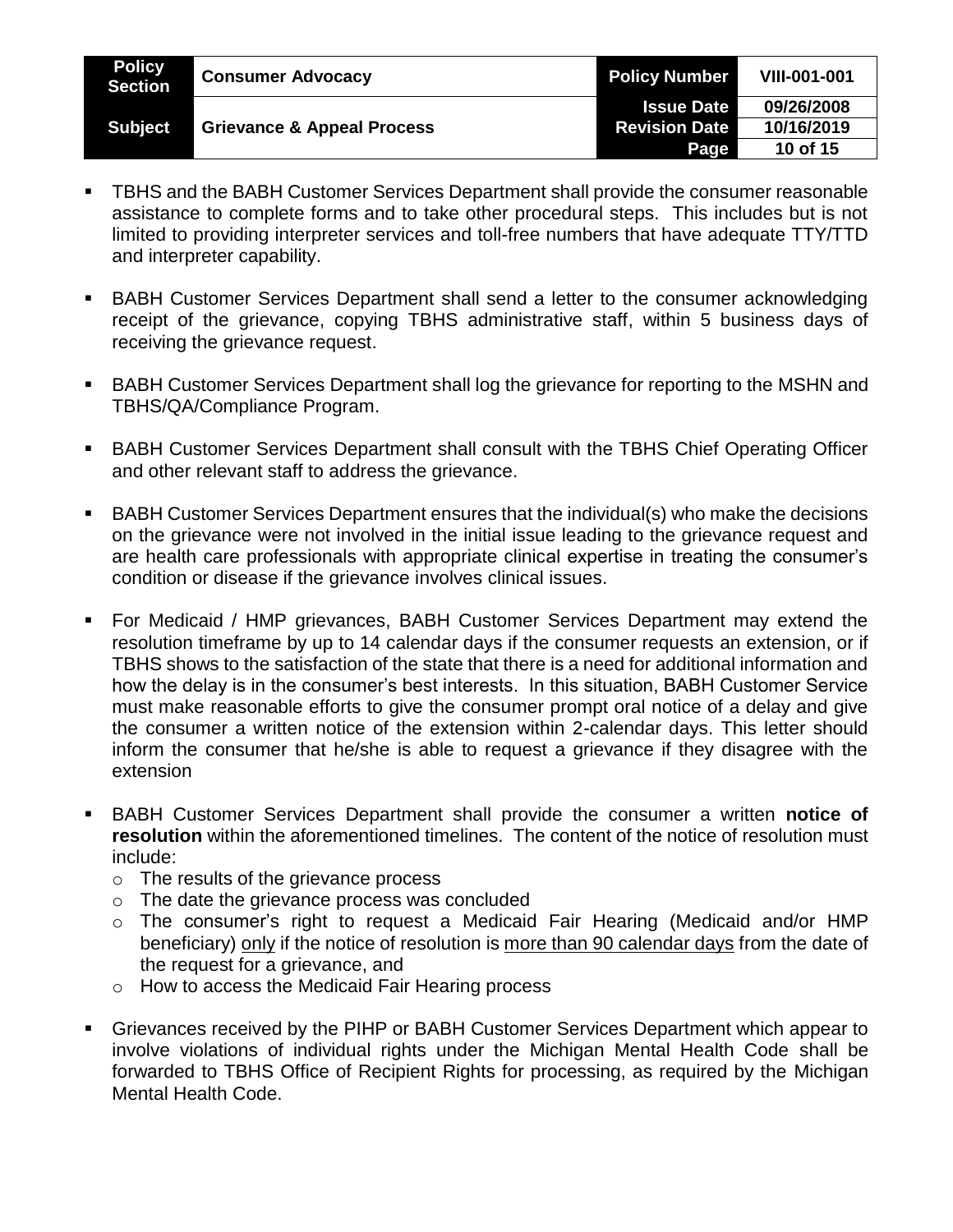| <b>Policy</b><br>Section | <b>Consumer Advocacy</b>              | <b>Policy Number</b> | <b>VIII-001-001</b> |
|--------------------------|---------------------------------------|----------------------|---------------------|
|                          |                                       | <b>Issue Date</b>    | 09/26/2008          |
| <b>Subject</b>           | <b>Grievance &amp; Appeal Process</b> | <b>Revision Date</b> | 10/16/2019          |
|                          |                                       | Page                 | 11 of 15            |

# **RECIPIENT RIGHTS COMPLAINT PROCESS**

Consumers, as recipients of Mental Health Services, have the right to file Recipient Rights complaints under the authority of the Michigan Mental Health Code. Recipient Rights complaint requirements are articulated in CMHSP Managed Mental Health Supports and Services Contract, Attachment C6.3.2.1.

# **NOTICE OF ADVERSE BENEFIT DETERMINATION (All Consumers)**

A Notice of Adverse Benefit Determination (ABD) must be provided to consumers when a service authorization decision constitutes an **"action"** by authorizing a service in amount, duration or scope less than requested or less than currently authorized, or the service authorization is not made timely. In these situations, TBHS **must** provide a notice of ABD containing additional information to inform the beneficiary of the basis for the action TBHS has taken, or intends to take and the process available to appeal the decision.

TBHS Notice of ABD requirements include:

- Notice of ABD to all consumers must be in writing and meet language format needs of the individual to understand the content.
- The consumer, and pertinent providers, must be provided notice of any ABD to deny a service authorization request or to authorize a service in an amount, duration or scope that is less than requested.
- If the beneficiary or legal representative requests a local appeal, not more than **10 calendar days** from the date of the notice of ABD for those with Medicaid / HMP, TBHS must reinstate the Medicaid services until resolution of the appeal.
- .
- If the beneficiary's services were reduced, terminated or suspended without an advance notice of ABD, TBHS must reinstate services to the level before the action.
- If the utilization review function is not performed within TBHS (access center, prior authorization unit, or continued stay units), any decision to deny, suspend, reduce or terminate a service occurring outside of the person-centered planning process still constitutes an action, **and requires** a written notice of ABD.

Content of both adequate and advance notices of ABD must include an explanation of:

 What action TBHS has taken or intends to take and the policy relied upon to make your determination.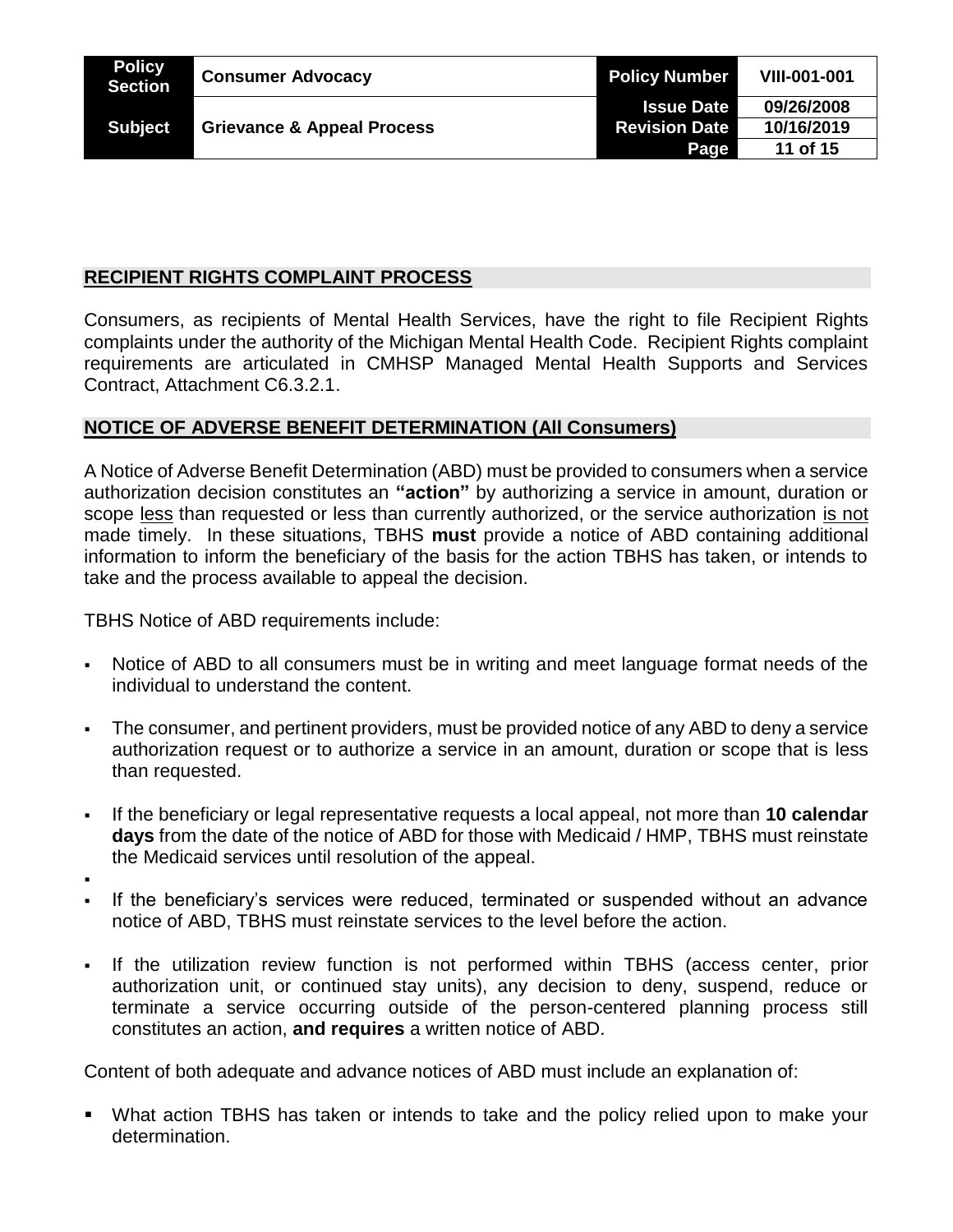| <b>Policy</b><br>Section | <b>Consumer Advocacy</b>              | <b>Policy Number</b> | <b>VIII-001-001</b> |
|--------------------------|---------------------------------------|----------------------|---------------------|
|                          |                                       | <b>Issue Date</b>    | 09/26/2008          |
| <b>Subject</b>           | <b>Grievance &amp; Appeal Process</b> | <b>Revision Date</b> | 10/16/2019          |
|                          |                                       | Page                 | 12 of 15            |

- The reason(s) for the action.
- 42CFR 440.230(d) is the basic legal authority for an action to place appropriate limits on a service based on such criteria as medical necessity or on utilization control procedures.
- **The consumer's right to file a local appeal, and instructions for doing so.**
- The consumer's right to request a Medicaid Fair Hearing after receiving local appeal resolution letter that indicates the ABD has been upheld by TBHS.
- **The circumstances under which expedited resolution can be requested and instructions.**
- An explanation that the Medicaid beneficiary may represent him/herself or use legal counsel, a relative, a friend or other spokesperson.
- Notification of the right of the consumer to be provided, upon request and free of charge, reasonable access to and copies of all documents, records, and other relevant information to the ABD.

Content of an advance ABD must also include an explanation of (for Medicaid and HMP only):

- The circumstances under which services will be continued pending resolution of the appeal.
- How to request that benefits be continued, and
- The circumstances under which the beneficiary may be required to pay the cost of these services.

Limited exceptions to the advance notice of ABD requirement - TBHS may mail an adequate notice of ABD, no later than the date of action to terminate, suspend or reduce previously authorized services, **if:**

- TBHS has factual information confirming the death of the consumer.
- TBHS receives a clear written statement signed by the consumer that he/she no longer wishes to receive services or gives information that requires termination or reduction of services and indicates that he/she understands that this must be the result of supplying that information.
- The consumer has been admitted to an institution where he/she is ineligible under Medicaid for further services.
- The consumer's whereabouts are unknown, and the post office returns TBHS mail directed to him/her indicating no forwarding address.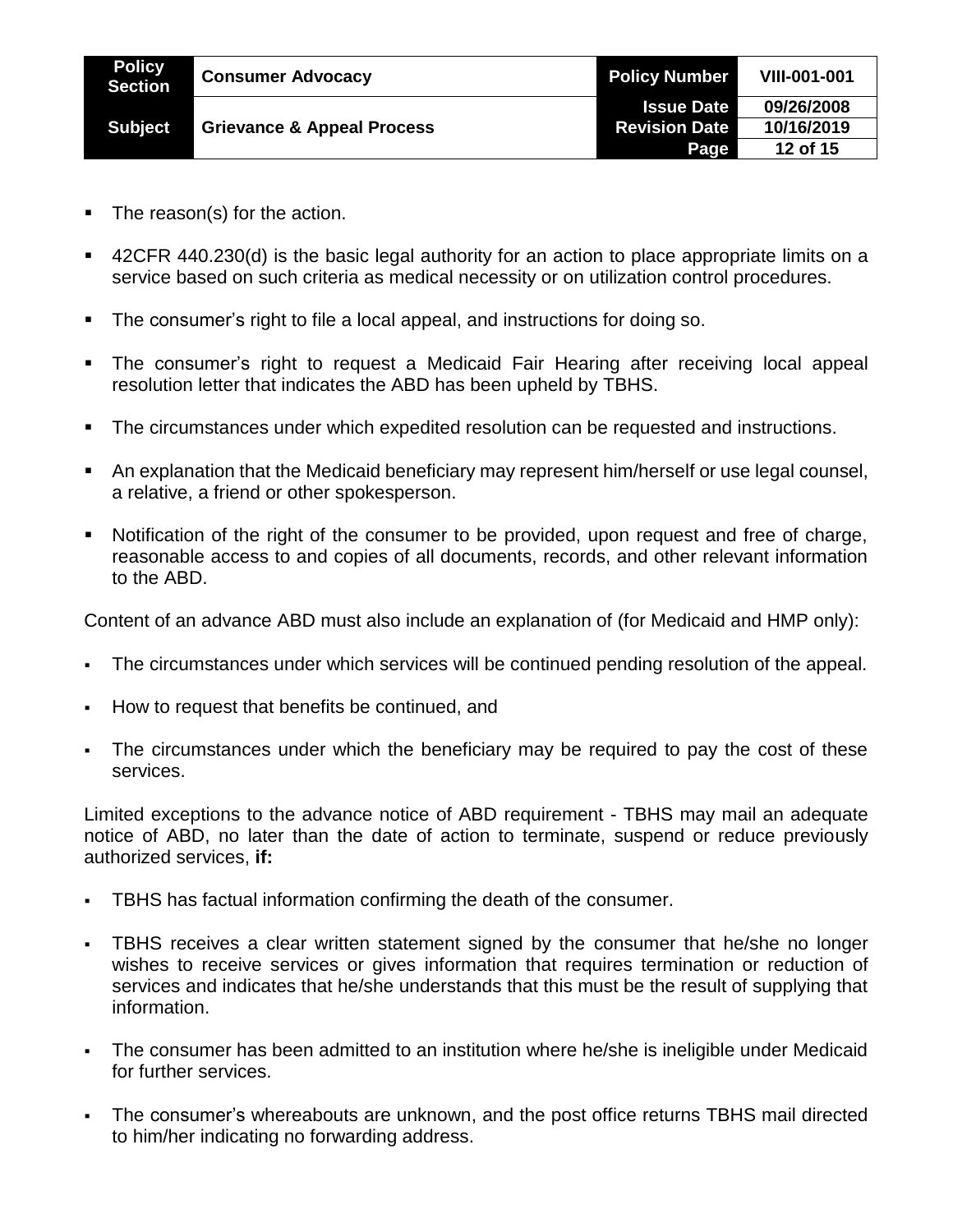| <b>Policy</b><br><b>Section</b> | <b>Consumer Advocacy</b>              | <b>Policy Number</b> | <b>VIII-001-001</b> |
|---------------------------------|---------------------------------------|----------------------|---------------------|
| <b>Subject</b>                  | <b>Grievance &amp; Appeal Process</b> | <b>Issue Date</b>    | 09/26/2008          |
|                                 |                                       | <b>Revision Date</b> | 10/16/2019          |
|                                 |                                       | <b>Page</b>          | 13 of 15            |

- TBHS establishes the fact that the Medicaid beneficiary has been accepted for Medicaid services by another local jurisdiction, State, territory, or commonwealth.
- A change in the level of medical care is prescribed by the beneficiary's physician.
- The notice involves an adverse determination made with regard to the preadmission screening requirements of section 1919(3)(7) of the Act
- The date of the action will occur in less than **10 calendar days**.
- TBHS has facts (preferably verified through secondary sources) indicating that action should be taken because of probable fraud by the consumer (in this case, TBHS may shorten the period of advance notice to 5 days before date of action).

The Notice of ABD must be mailed within the following timeframes:

- **At least 10 calendar days before** the date of an action to terminate, suspend or reduce previously authorized Medicaid covered service(s) (Advance).
- **At least 30 calendar days before** the date of an action to terminate, suspend or reduce previously authorized services for Non-Medicaid individuals. (Advance)
- **At the time of the decision** to deny payment for a service (Adequate).
- **Within 14 calendar days** of the request for a standard service authorization decision to deny or limit services (Adequate).
- **Within 72-hours** of the request for an expedited service authorization decision to deny or limit services (Adequate).

If TBHS is unable to complete either a standard or expedited service authorization to deny or limit services within the timeframe requirement, the timeframe may be **extended up to an additional 14 calendar days.**

If TBHS extends the timeframe, it must:

- Give the beneficiary written notice, no later than the date the current timeframe expires, of the reason for the decision to extend the timeframe and inform the beneficiary of the right to file an appeal if he/she disagrees with that decision; and
- **If Its and carry out its determination as expeditiously as the beneficiary's health condition** requires and no later than the date the extension expires.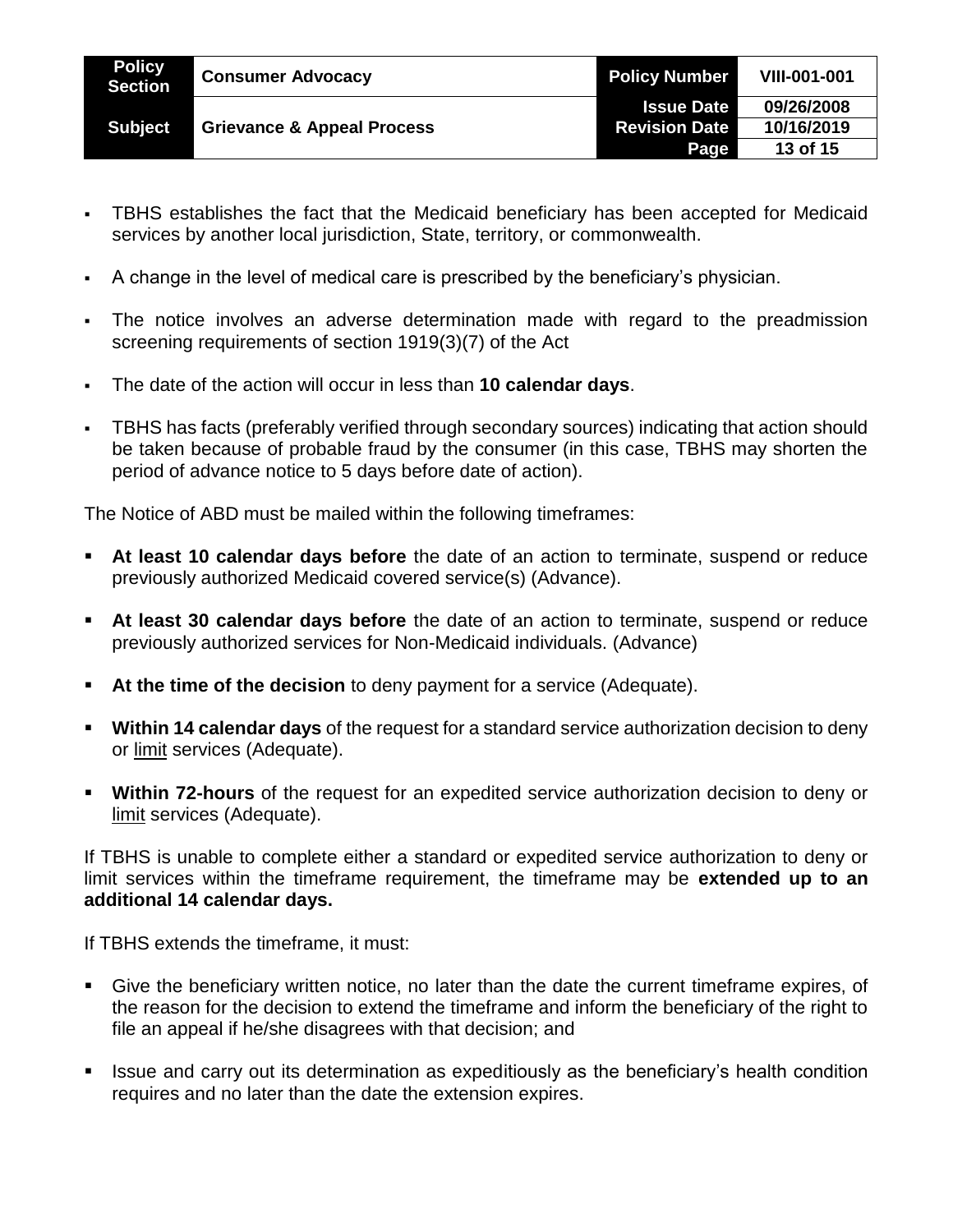# **Medicaid/HMP Services Continuation or Reinstatement (Medicaid and HMP Only)**

TBHS **must** continue Medicaid/HMP services previously authorized while TBHS appeal and/or State fair hearing are pending if:

- The beneficiary specifically requests to have the services continued, and
- The beneficiary or provider files the appeal timely, and
- The appeal involves the termination, suspension, or reduction of a previously authorized course of treatment, and
- The services were ordered by an authorized provider, and
- The original period covered by the original authorization has not expired.

When TBHS continues or reinstates the Medicaid beneficiary's services while the local appeal is pending, the services must be continued until one of the following occurs:

- **The beneficiary withdraws the appeal.**
- **Ten calendar** days pass after TBHS mails the notice of resolution providing the resolution of the appeal against the beneficiary, **unless** the beneficiary, within the **10-day** timeframe, has requested a Medicaid fair hearing with continuation of services until a Medicaid fair hearing decision is reached.
- A Medicaid fair hearing office issues a hearing decision adverse to the beneficiary.
- The time period of service limits of the previously authorized service has been met.

If TBHS, or the MOAHR Medicaid fair hearing administrative law judge **reverses a decision** to deny authorization of services, and the beneficiary **received the disputed services** while the appeal was pending, TBHS or the State must pay for those services in accordance with State policy and regulations.

If TBHS, or the MOAHR Medicaid fair hearing administrative law judge **reverses a decision** to deny, limit, or delay services that were **not furnished** while the appeal was pending, TBHS must authorize or provide the disputed services promptly, and as expeditiously as the beneficiary's health condition requires.